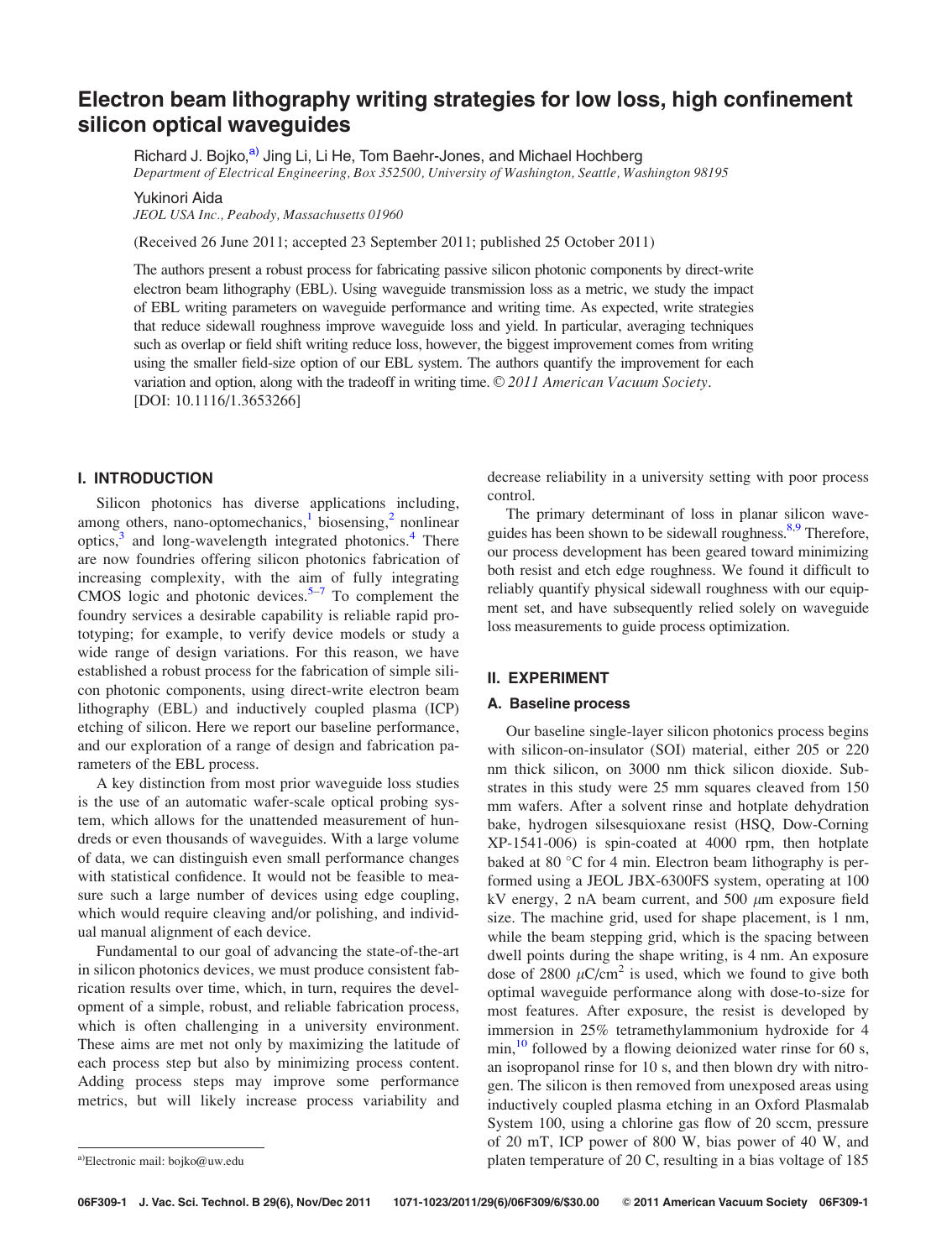V. During etching, chips were mounted on a 100 mm silicon carrier wafer using perfluoropolyether vacuum oil.

This process has been shown to be consistent over time and highly robust to the variation of key process parameters. It produces reasonably smooth sidewalls with a slope of 82°. Typical SEM micrographs are shown in Fig. 1. Although sidewall roughness and thus, waveguide loss could be further reduced with the addition of process steps such as oxida-tion,<sup>[11,12](#page-5-0)</sup> hydrogen annealing,<sup>[13](#page-5-0)</sup> or laser reformation,<sup>[14](#page-5-0)</sup> we have avoided adding any additional steps that might increase process variability.

For measurement, the waveguides are clad by spincoating 950K average molecular weight poly(methyl methacrylate) (PMMA) to a thickness of  $2 \mu m$ . Measurements are performed on a custom-built wafer probing system consisting of a wafer translation stage, an optical fiber array positioned above the wafer surface for coupling of light into and out of the wafer plane, a tunable laser, and a detector.<sup>[15](#page-5-0)</sup> Computer control positions the wafer stage at each device to test, performs fine alignment of the fiber array to the grating couplers with optical feedback, then sweeps the wavelength of the laser source, recording power output.

To evaluate process performance, we designed a simple test cell, shown in Fig. 2. This cell size is  $1.1 \times 2.7$  mm<sup>2</sup>, and contains three types of elements: (1) grating coupler test structures, for measurement of the insertion loss to grating couplers, (2) 400 nm wide straight ridge waveguides in 5 lengths from 1.5 to 9.7 mm, and (3) 400 nm wide curved ridge waveguides, also in 5 lengths. The transmission of each individual waveguide is measured and the loss per unit length is determined from a linear fit of loss against length.

In this study, each chip contained between 50 and 120 instances of the test cell, with 3 to 6 parameter variations, but always with at least 8 die at each test condition. We report data from a total of 484 die, or 4840 individual waveguides.

#### B. Parameter variations

With an established baseline process, we next explored the impact of various parameters on the waveguide results. For each variable explored, all variations were exposed on the same substrate, with positions distributed to avoid any possible positional effects.

The first parameter evaluated is in the generation of the pattern design file itself. The industry-standard GDS-II



FIG. 1. Scanning electron microscope images demonstrating our baseline process, for the (a) ridge waveguide, and (b) grating coupler.



FIG. 2. CAD layout for the waveguide test cell, containing grating coupler test arrays, and 5 lengths each of linear and curved waveguides.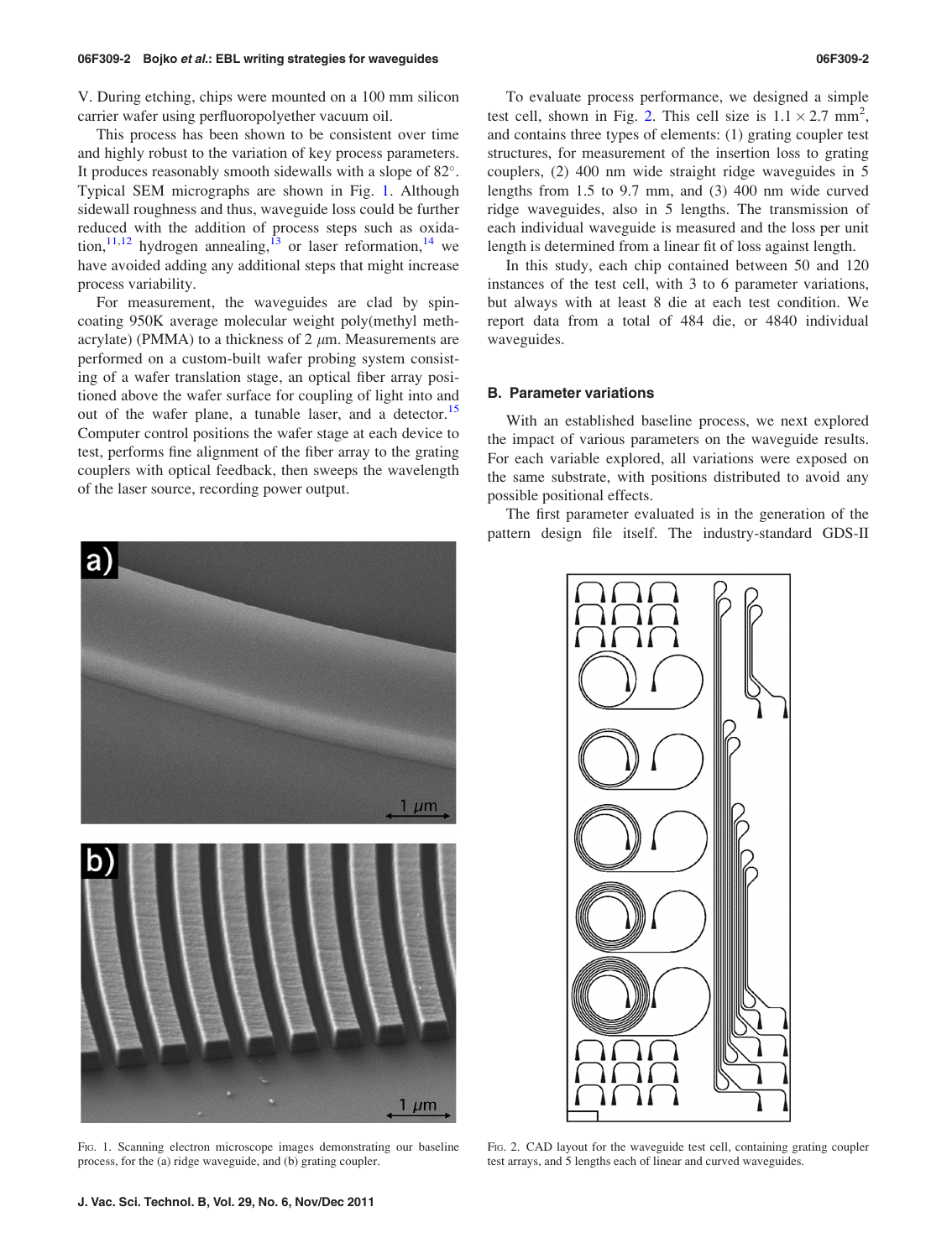design format does not support curved primitives, so curved shapes must always be piecewise approximated by polygons, which are subsequently fractured into primitive rectangles and trapezoids for e-beam writing. To evaluate digitization effects, we designed waveguides using 600 and 2400 pointsper-circle, as shown in Fig. 3, corresponding to angular increments of  $0.6^{\circ}$  and  $0.15^{\circ}$ , respectively. For a curved waveguide of radius 160  $\mu$ m, the deviation from the ideal curve in the 600-point polygon approximation is as much as 3.5 nm, whereas in the 2400-point approximation, the maximum error is less than 0.3 nm.

We then evaluated the fundamental EBL writing parameters of exposure grid spacing, beam current, and field size. Grid spacing, or shot pitch, is the distance between beam dwell locations during shape writing. We exposed a range of shot pitches from 2 to 32 nm. We then evaluated the waveguides written using beam current values of 2 and 8 nA. The JBX-6300FS has two exposure field sizes available, corresponding to the system's two objective lenses. Our baseline process uses the standard, or high-speed lens, referred to as "4th lens," which has a field size of 500  $\mu$ m and a 1 nm machine or shape placement grid. We also evaluated the nanolithography or "5th lens" mode, which has a shorter working distance, smaller field size of 62.5  $\mu$ m, and a 0.125 nm machine grid.

We evaluated several averaging techniques available in the JBX-6300 system. The first is overlap writing, in which pattern areas are written not just once, but are re-written multiple times in succession, with a resulting reduction in noise by temporal averaging of the system and environmental noise components. To maintain the exposure dose, when each shape is re-written n times, the pixel dwell time for each pass is reduced by 1/n of the total dwell time. A more advanced averaging mode, called field-shift writing, furthers



FIG. 3. CAD representations of a curved waveguide segment approximated by polygons using 600 and 2400 points-per-circle, with polygon vertices highlighted.

the concept by averaging not only multiple overlapping rewrites, but also by moving the exposure stage by one-half of the field size in both x and y axes between writing passes of the shapes. This averages not only temporal noise components but also spatial aberrations of the deflection system, including field stitch boundaries, since each shape is now partially written by different areas of the exposure field.

To quantify the effect of field stitching errors on waveguide loss, intentional offsets of varying dimension were programmed into the design of the waveguides to measure the additional loss due to these stitching errors. Programmed stitching errors ranged in magnitude from 0 to 32 nm. In this experiment, only the shear or offset component of the field stitching error was measured; we did not attempt to measure the effect of scale stitching errors.

## III. RESULTS AND DISCUSSION

## A. Baseline performance

Baseline waveguide performance is shown in Fig. 4. Over five months of fabrication, the 66 baseline die measured show a consistent waveguide loss of 4 dB/cm, with a standard deviation of 0.7 dB/cm. While not approaching the lowest reported loss for silicon waveguides, these losses are suitable for device development and design verification. Moreover, for meaningful prototyping, consistent performance is of primary importance.

#### B. Fundamental writing parameters

Linear waveguides were, of course, unaffected by the polygon digitization used, since linear waveguides are represented by a rectangle specified by only four corner points, and had a mean loss of 4.2 dB/cm. When comparing polygon approximations using 600 and 2400 points-per-circle, the curved waveguides showed an improvement with the higher number of polygon points from 12.7 to 11.5 dB/cm, as shown in Fig. [5](#page-3-0). The exposure time was identical for the two



FIG. 4. Box plot showing a baseline process consistency of waveguide loss for 400 nm wide ridge waveguides in SOI. These are quartile box plots; the bottom of the box is at the first quartile, the top of the box is at the third quartile, and the line represents the median of the data.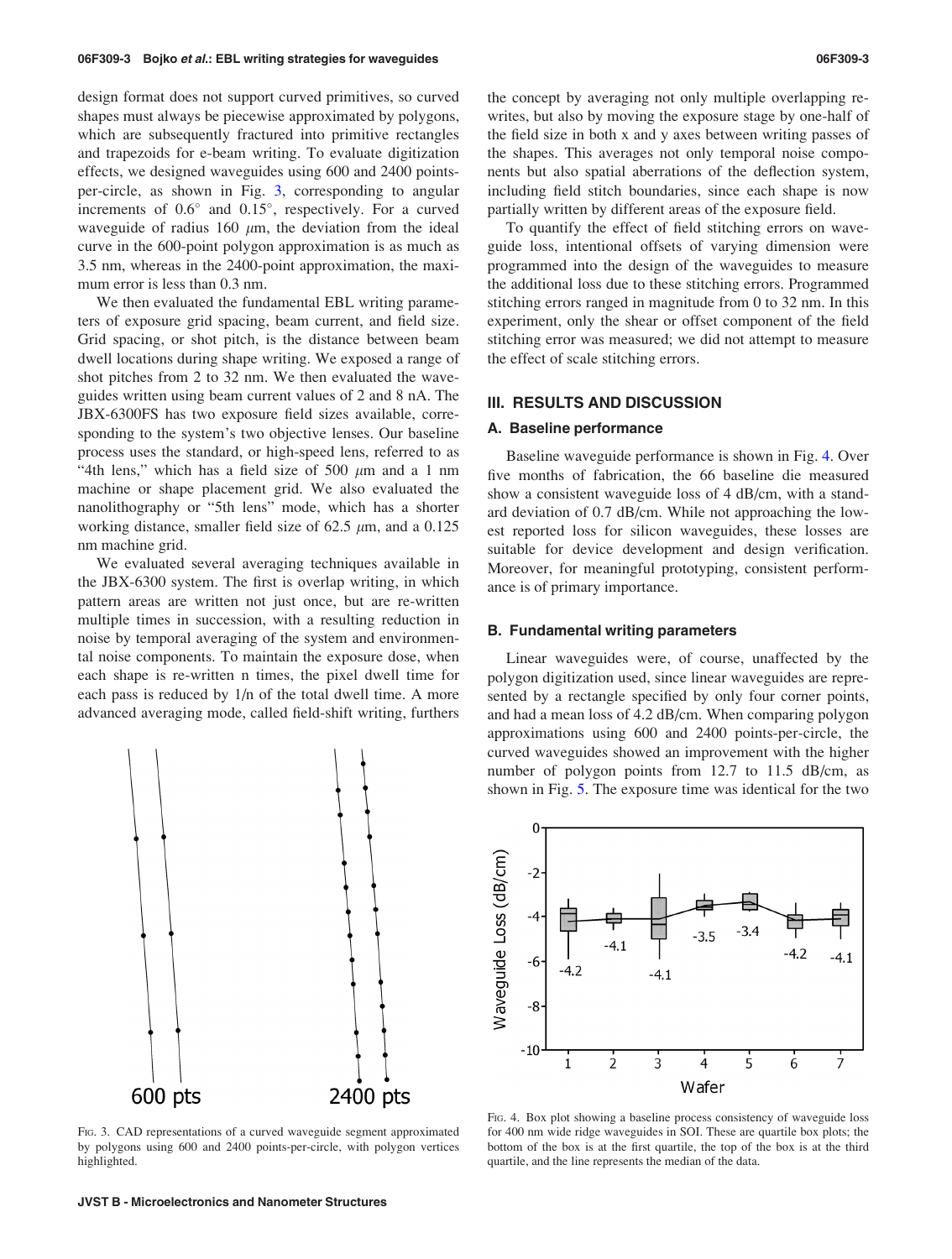<span id="page-3-0"></span>

FIG. 5. Box plot of waveguide loss designed using 600 and 2400 pointsper-circle polygon approximations.

cases, so this higher number of polygon points should be used.

The writing grid, or shot pitch, was varied from 2 to 32 nm, resulting in the waveguide losses shown in Fig. 6. Waveguide performance decreases steadily with increasing grid size, as expected with the increasing line edge roughness expected from a coarser writing grid. Figure 7 shows simulated line edge profiles for the varying shot pitch values, generated by the LayoutBEAMER software.<sup>[16](#page-5-0)</sup> With our equipment set, we cannot reliably characterize the physical line edge roughness to directly confirm these simulations. There is no throughput difference with a varying writing grid, so the clear recommendation is to use the finest writing grid possible for best performance, as one would intuitively assume.

The comparison of the waveguide loss with beam current is shown in Fig. 8. Linear waveguide loss is unaffected at 4.2 dB/cm for either 2 or 8 nA, while curved waveguides showed an improvement in loss from 12.6 to 10.6 dB/cm. Moreover, exposure time per die decreased by nearly a factor of 3, from 14.3 to 4.7 min per die. We speculate that the improved loss is due to smoother sidewall edges, from the increased beam diameter, and process blur from the higher



FIG. 7. Simulations from LayoutBEAMER showing predicted lithographic line edge roughness for different values of the writing grid (shot pitch).

beam current. While the combination of lower loss and faster throughput using larger beam currents seems ideal, the larger beam diameter will reduce the ultimate resolution, resulting in a larger minimum feature size. In this study, the smallest written line is 400 nm and the narrowest gap is 240 nm, so we are not taxing the process resolution, however, other photonic components such as slot waveguides and photonic crystals may demand the higher resolution afforded by the smaller beam current. Additional study will be needed to determine the optimum conditions when smaller features are required.

## C. Averaging techniques

The averaging techniques evaluated, field overlap and field shift, both showed improvements to waveguide loss; field shift writing provided 3 dB/cm improvement for curved waveguides, as plotted in Fig. [9.](#page-4-0) Field shift writing was consistently better than simple overlap writing; this is expected because field shift writing not only averages, over time, the noise from the system and environmental sources, but also



FIG. 6. Measured waveguide loss for varying writing grid or shot pitch, for linear and curved waveguides.



FIG. 8. Box plot of waveguide loss for 2 and 8 nA beam currents, for linear and curved waveguides.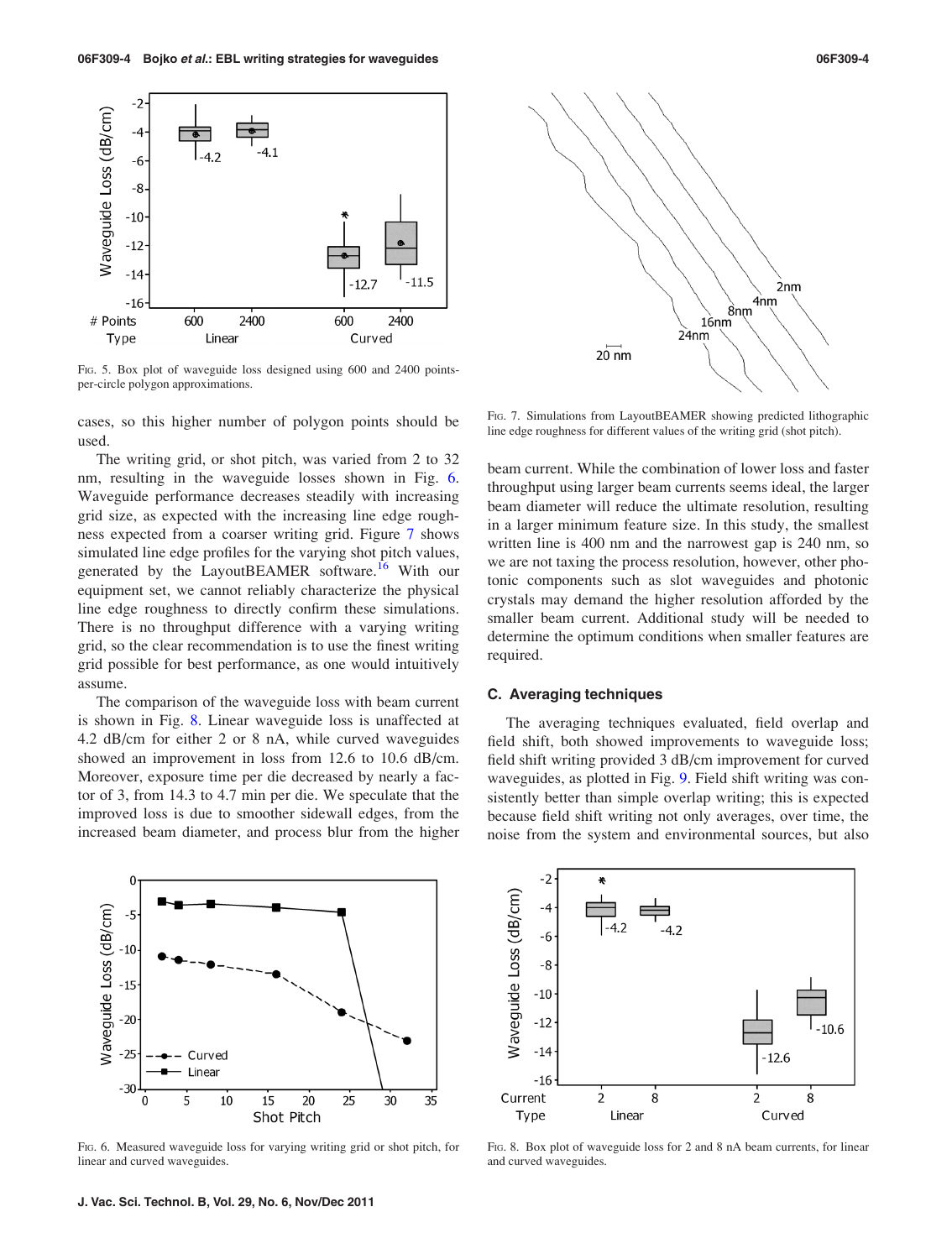<span id="page-4-0"></span>

FIG. 9. Box plot of waveguide loss for averaging strategies: normal (no averaging), overlap, and field shift, for both linear and curved waveguides.

spatial aberrations in the deflection system, resulting in both smoother edges and reduced field stitch errors.<sup>[17](#page-5-0)</sup> The use of field shift writing increased die writing time by only a few percent, from 14.1 to 14.5 min per die. Although field shift writing requires twice as many stage moves per die, each stage move is only half the distance of those in normal writing, and for our relatively dense test pattern, the die exposure time is dominated by shape writing, not stage moves. Therefore, field shift writing shows a substantial improvement in waveguide loss with a modest increase in writing time. We have since adopted field shift writing as standard practice for our photonics process.

#### D. Final lens selection

The nanolithography (5th) lens mode, with its smaller deflection field, finer placement grid, and shorter working distance, showed significant improvements in waveguide loss in all cases, both with and without field shifting, as shown in Fig. 10, but with a throughput reduction by about a factor of 2. The large improvements seen with the smallfield mode, particularly in the curved waveguides, hint that a primary source of loss-inducing edge roughness is deflection



FIG. 10. Box plot of waveguide loss using 4th and 5th lens writing modes, normal and field shift writing, for linear and curved waveguides.



FIG. 11. Dependence of waveguide loss on the magnitude of programmed stitching errors. For both linear and curved waveguides, the slope indicates shear stitching errors; add about 0.1 dB of loss for each nanometer of stitching error.

noise in the shape placement deflection system. The primary difference between the lens modes is a reduction in the deflection range by a factor of 8; shape placement noise should also reduce by this factor, while other sources of lossinducing roughness remain constant. In all cases, the  $4<sup>th</sup>$ - and 5th-lens die were written intermixed on the same substrate, so differences in waveguide loss are purely due to the exposure step, not elsewhere in the process. When utilized together, the combination of 5th lens mode and field shift averaging produced the lowest-loss waveguides in this study.

#### E. Simulated stitching errors

The simulation of field stitch errors by programmed offsets in the pattern provides an estimate of  $\sim 0.1$  dB/cm additional loss for each nm of field stitch error, for both linear and curved waveguides, as shown in Fig. 11. Although our university lab does not have the capability to reliably measure stitching errors as small as expected of our e-beam system, Leica LMS IPRO measurements of wafers during tool acceptance showed mean stitch errors of 5 nm with a standard deviation of 5.2 nm. Given this loss sensitivity to field stitch errors previously determined, this would indicate that field stitch errors are likely a relatively small source of loss in our waveguides,  $\langle 1 \text{ dB/cm}, \text{ and that other loss mechan-} \rangle$ nisms such as sidewall roughness are still dominant.

## IV. SUMMARY AND CONCLUSIONS

We have explored a variety of EBL writing conditions and their impact on waveguide loss for silicon waveguides, along with their impact on writing throughput. Collectively, these results guide us to optimizing writing conditions for reasonably low loss and high throughput, and give us quantitative estimates of the tradeoffs of the variables. Writing conditions that result in smoother waveguide sidewalls, such as smaller writing grid, higher beam current, or averaging all show improvement in waveguide loss. In our case, the